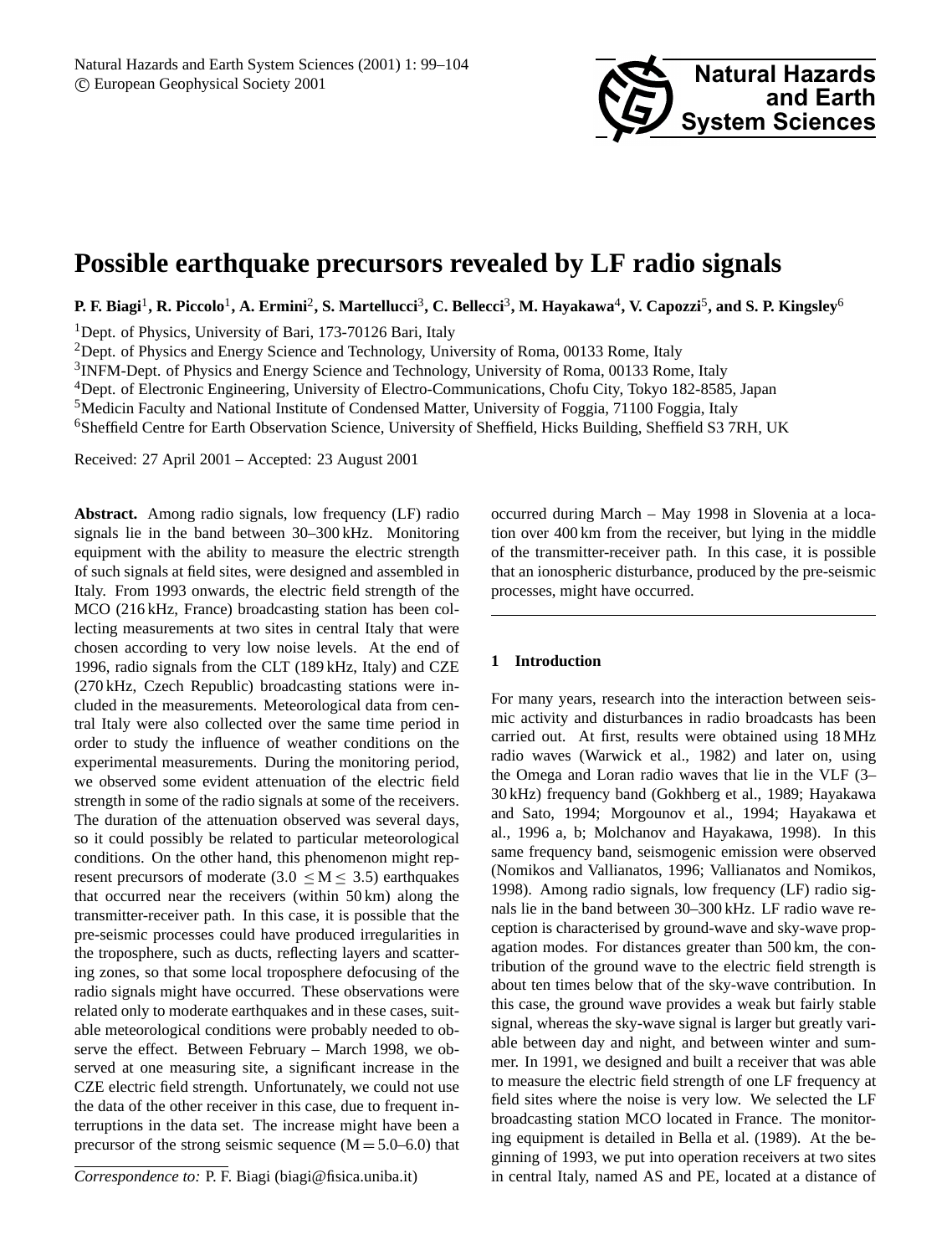| Label. | <b>Radiated Power</b><br>(kW) | Frequency<br>(kHz) | Mean distance<br>from receivers<br>(km) |
|--------|-------------------------------|--------------------|-----------------------------------------|
| CLT    | 60                            | 189                | 540                                     |
| MCO    | 1400                          | 216                | 520                                     |
| CZE    | 1500                          | 270                | 820                                     |

**Table 1.** Parameters of the broadcasting stations

60 km from each other. During 1996, we planned to record, in addition to the MCO signal, the signals of two other broadcasting stations: CZE (Czech Republic) and CLT (Sicily, in southern Italy). We built monitoring equipment similar to the previous system, but had the ability to measure the electric field strength of the three transmitters at the same time. At the end of 1996, we put into operation the new receivers at the original sites. The radiated power and frequency of the broadcasting stations, together with the mean distance from the receivers, are indicated in Table 1. In Fig. 1, the location of the transmitters and the receivers is shown. Some possible seismo-disturbances in these radio signals have been previously presented (Bella et al, 1998; Biagi, 1999; Biagi et al., in press). In this paper, we present the anomalous case records revealed so far, and the possibility that they represent precursors of earthquakes.

#### **2 Results**

Figure 2a shows the two anomalous decreases in the electric field strength of the MCO signal detected at the AS site using the original (MCO-only) system. The duration of the attenuation is 11 days (upper plot) and 5 days (lower plot), and the extent is up to 15 dB. No anomaly at the PE site was detected at that time. About 15 days after the end of the 1993 radioanomaly, an earthquake with  $M = 3.5$  occurred at 25 km from the receiver, along the MCO-AS path; furthermore, 4 days after the end of the 1994 radio-anomaly, a seismic sequence happened along the MCO-AS path at about 40 km from AS, with a magnitude of 3.0–3.5. The location of these seismic events is shown in Fig. 2b and their time of occurrence is indicated in Fig. 2a.

With the new equipment for receiving the MCO, CLT and CZE transmissions, we again observed attenuation with an extent of 10–15 dB in the radio signals lasting several days, as shown in Figs. 3a and 4a. In both cases, the attenuation appeared on just the CLT signal; the first one (Fig. 3a) was detected only at the PE site and the second one (Fig. 4a) at the AS site. Some days after the end of these radio-anomalies, earthquakes with magnitudes of 3.5 and 3.3 occurred at distances less than 50 km from the receivers, just along the transmitter-receiver path. The location of these earthquakes is shown in Figs. 3b and 4b and their time of occurrence is indicated in Figs. 3a and 4a. Many well-known effects con-



**Fig. 1.** Map showing the radio broadcasting stations (CLT, MCO, CZE) and the measurement sites (AS, PE).

nected with a pre-seismic phase (electromagnetic emissions, gas emanation and ionisation) could create ducts, reflecting layers or scattering zones in trophosphere. These cause irregularities in the radio refractivity N that may be capable of producing a defocusing of the radio signals (CCIR, 1990a), as we have observed. The next step was to examine all of the data recorded since January 1997, i.e. from the beginning of the measurements with the new equipment, up to March 2000. First, a 7-day high pass filter was applied to the raw data to remove the high frequency components and then the long-term smoothed trend of the filtered data was determined by fitting a 9th order polynomial. Next, we created a working file as the difference between each filtered set and its polynomial fit. Finally we calculated the standard deviation  $\sigma$  over each entire work data set. Plots of the CLT, MCO and CZE radio signals obtained at the AS site are shown in Fig. 5a. The horizontal dashed lines in each series represent the  $\pm 3\sigma$ level. If an anomaly is considered to be a value occurring over  $3\sigma$ , then from Fig. 5a it is possible to note that: (1) no anomaly appears on the MCO data file; (2) three anomalies appear on the CLT plot during summertime as a quasiperiodic effect; (3) an anomaly appears on the CZE trend during February – March 1998. Turning first to the CLT anoma-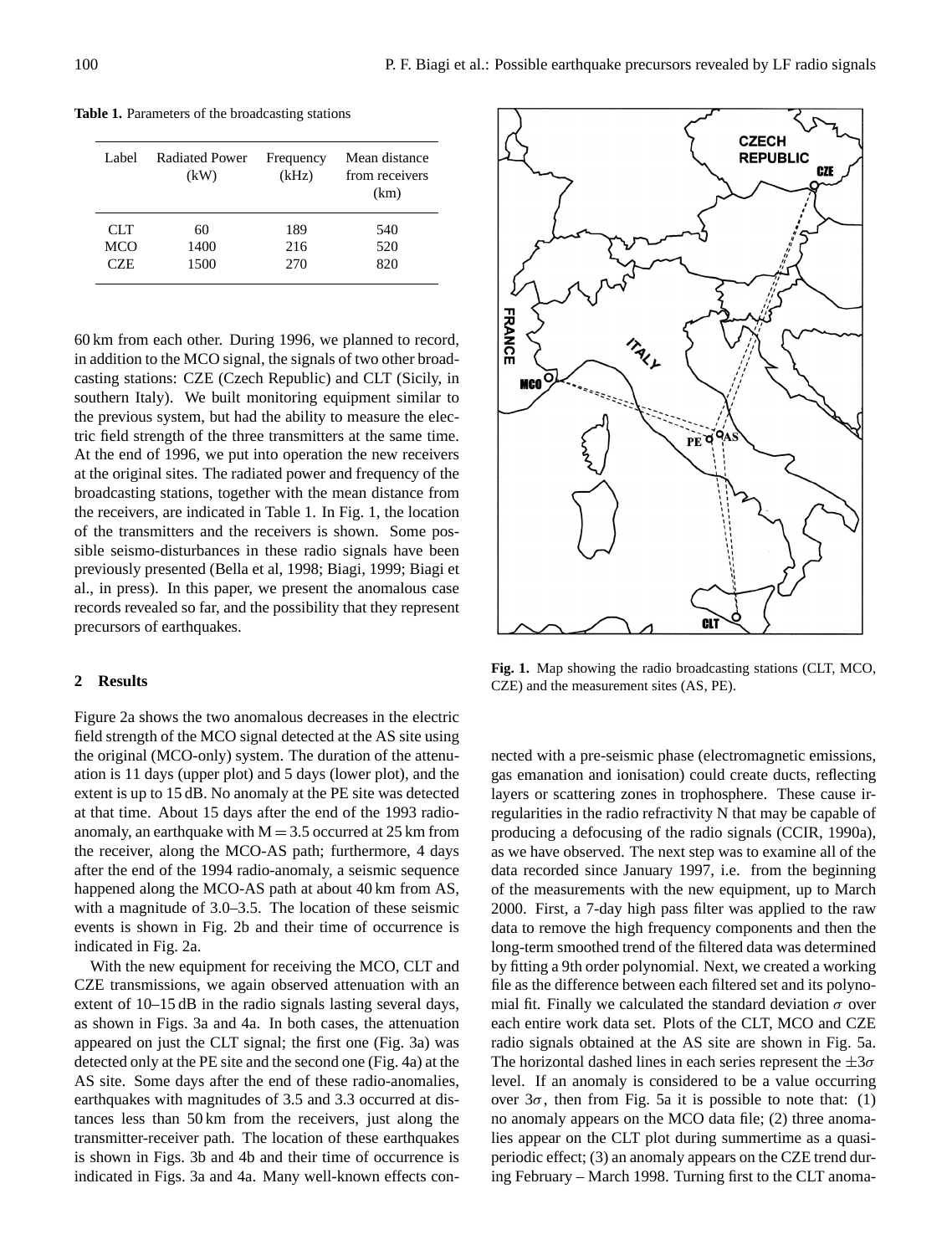

**Fig. 2. (a)** Anomalous decreases in the MCO electric field strength at the AS measurement site occurring in May 1993 and February 1994. The arrows indicate the earthquake  $(M=3.5)$  that occurred on 5 June 1993 and the seismic sequence  $(M=3.0-3.5)$  that occurred on 4 and 5 March 1994. **(b)** Map showing the location of the 1993 earthquake (black circle) and of the 1994 seismic sequence (black square).

lies, it was found that the broadcasting station increased the radiated power during the anomalous periods. In contrast, however, the CZE anomaly is not thought to be related to the broadcasting station. This anomaly is an increase of the order of 6–8 dB and in the middle of March 1998, i.e. practically at its end, a strong seismic crisis started in Slovenia  $(M = 5.2)$ on 13 March;  $M = 6.0$  on 12 April;  $M = 5.1$  on 6 May), in a zone lying in the middle of the transmitter-receiver path. It must be noted that according to the wave hop propagation theory (Knight, 1973), the sky-wave signal received by an antenna can be considered as a ray starting from the transmitter and reflected one or more times (hops) by the lower ionosphere and by the ground. The propagation of the skywave is thus controlled (CCIR, 1990b) by several parameters including the elevation angle  $\psi$  (relative to the horizontal) of departure and the arrival of the ray, the ionospheric reflection coefficient  $R$ , the height  $H$  of the ionosphere, the transmitting and receiving antenna factors  $F$  and the ionospheric focusing factor  $D$ . Of these,  $R$  is the main parameter of interest and the large daytime attenuation of the sky-wave with respect to the nighttime propagation conditions is primary caused by the different  $R$  values. For example,  $R$  takes typical values of around 0.01 during the day and 0.1 during the night for one hope wave. Therefore, it seems reasonable that the pre-seismic phase of the previous seismic crisis could have produced a variation of  $R$  related to one hope mode of CZE radio signal and this variation could justify the anomaly we have observed. The location of the seismic crisis is shown roughly in Fig. 5b and the time of occurrence is indicated in Fig. 5a. Unfortunately, the data recorded by the other receiver (PE) were affected by problems with both the power supply and the saturation of the recorded signals, so we could not use the data in this study of the whole data set.

## **3 Discussion**

Our analysis is concerned with the observations of the variations in the radio signal strengths, and so we can focus on just the sky-wave signal component. First, consider the observed anomalous decreases in the radio signals. Initially, the meteorological conditions in central Italy were investigated and it was noted that during the anomalous time intervals, some thermal inversions in the low troposphere appeared. However, these meteorological conditions are fairly frequent in central and southern Italy and occurred several times during the experimental period with a duration of several days, without producing any decrease in the radio signals. As a result, a direct relationship between the observed radio-anomalies and meteorological phenomena does not seem satisfactory. The next step was to check for a possible correlation to the seismic activity at that time. Other seismic events were identified, having the same energy release that occurred along the transmitter-receiver paths at distances less than 50 km from the receivers, but in these cases, no field strength anomalies of the radio signals were found. Thus, a simple relationship between radio-anomalies and seismicity raises some doubtful points. However, an important negative result was noted; when the seismic events occurred with no radio-anomalies,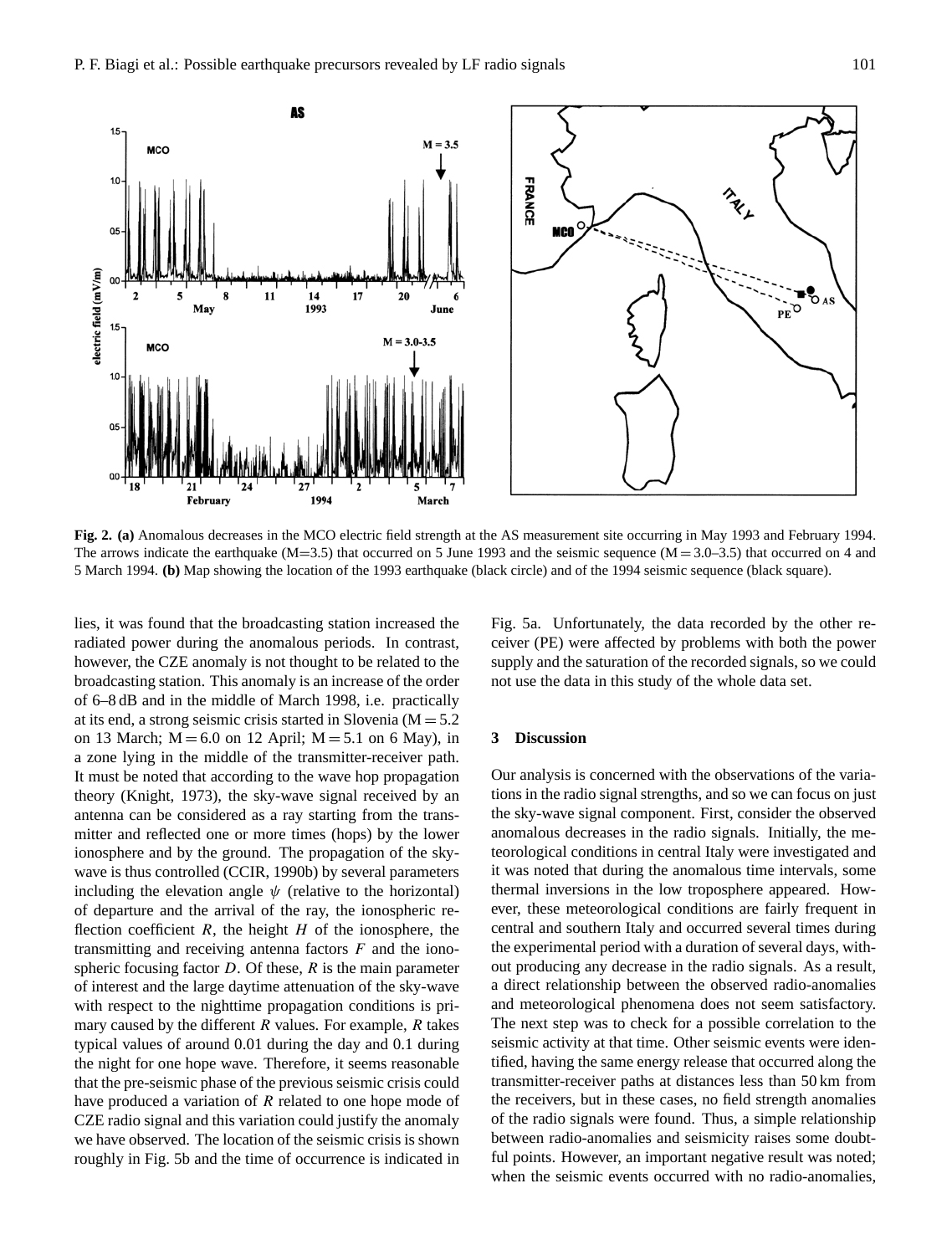

**Fig. 3. (a)** Anomalous decreases in the CLT electric field strength at the PE measurement site occurring in April – May 1998. The arrow indicates the earthquake (M =3 .5) that occurred on 12 May 1998 along the CLT-PE path. **(b)** Map showing the location of the earthquake (black circle).



**Fig. 4. (a)** Anomalous decreases in the CLT electric field strength at the AS measurement site occurring in January 1999. The arrow indicates the earthquake (M = 3.3) that occurred on 15 February 1999 along the CLT-AS path. **(b)** Map showing the location of the earthquake (black circle).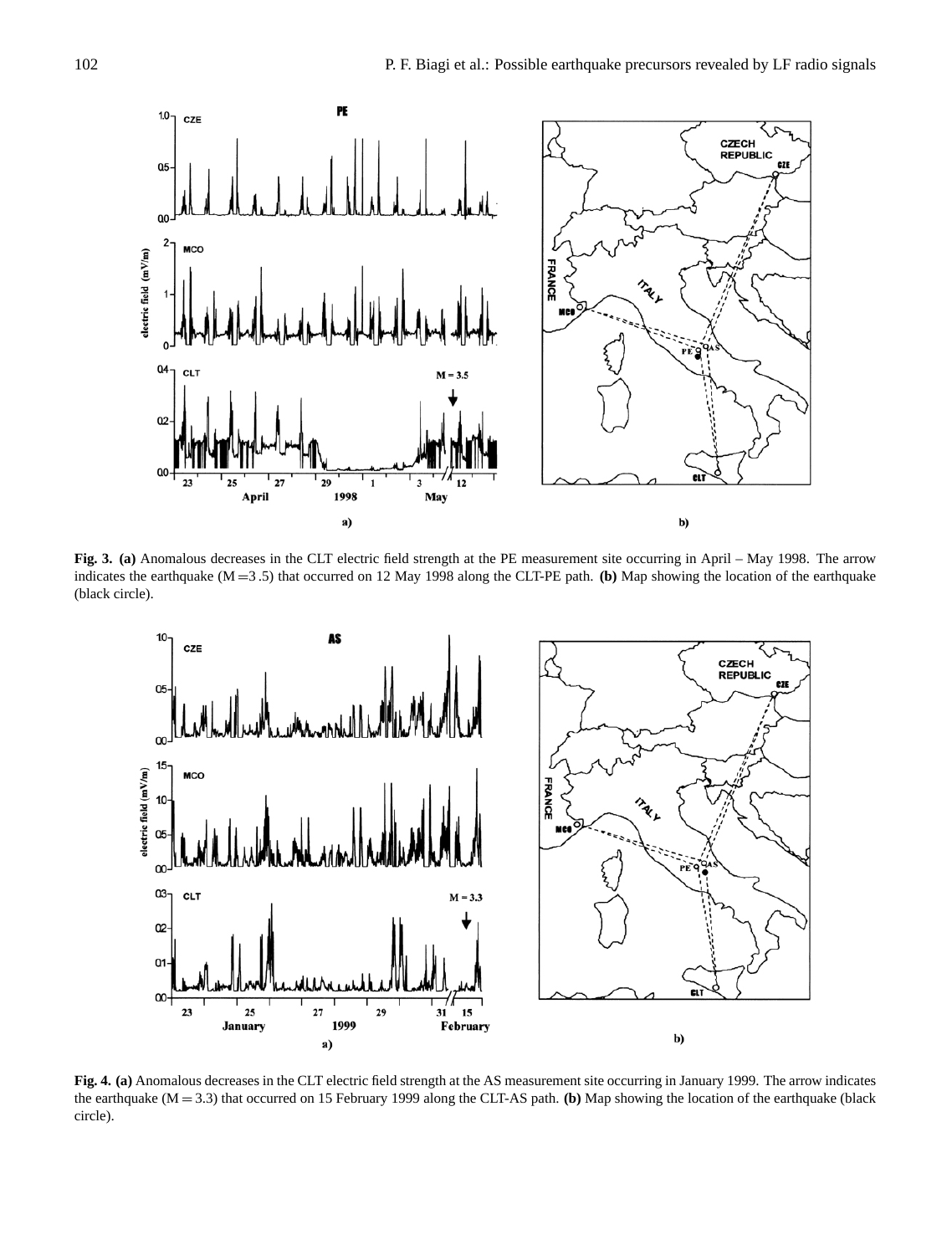

**Fig. 5. (a)** Difference between the filtered data and smoothed trends of the CLT, MCO and CZE radio signals at the AS site from 1 January 1997 to 31 March 2000. The horizontal dashed lines represent the  $\pm 3\sigma$  level (where σ is the standard deviation). The vertical lines represent the occurrence of the main earthquakes ( $M = 5.2$ , 13 March 1998;  $M = 6.0$ , 12 April 1998;  $M = 5.1$ , 6 May 1998) in the Slovenia region. **(b)** Map showing roughly the location of the Slovenia earthquakes (black circle). The location of the Umbria-Marche earthquake (M = 5.3) occurred on 26 March 1998 is also indicated (black square) on the map.

the meteorological analysis revealed no thermal inversion connected to the advection of warm air. Therefore, this result seems to indicate that the anomalous decreases we revealed are connected to concurrent or simultaneous phenomena: the preparatory phase of earthquakes and the advection of warm air in the troposphere.

The anomalies presented seem to fit with some defocusing process of radio signals in the troposphere since the epicentres are located where the sky-wave is already in the troposphere. Within a normal meteorological framework, the irregularities produced by the seismic processes as described in Sect. 2, do not normally act on LF radio signals but suitable conditions, such as warm air advection, might permit the diffusion of the irregularities over a sufficiently largescale to influence the LF radio wave propagation. In general, the warm air advection acts as a catalyst for the influence of the irregular variations of the radio refractivity produced by pre-seismic effects on the LF radio signals. Our observations were related only to moderate earthquakes and in these cases, the suitable meteorological conditions were probably needed as a catalyst to observe the effect. For larger earthquakes, it seems unnecessary for such coincident phenomena to be needed.

Consider now the anomalous increases in the CZE radio signal observed during February – March 1998. The first observation is that since it was only observed on the CZE signal, it means that the effect occurred only in the northeastern part of the map shown in Fig. 1. This increase of around 6–8 dB in the recorded radio signal might be explained by a 2–3 times increase in the value of  $R$  in the reflection point zone of the one hop wave, which is the principle sky-wave propagation mode. The pre-seismic phase of the Slovenian seismic crisis, the epicentres of which are 100–200 km away from the previous reflection point, might have produced such an increase in the  $R$  value. It must be noted that distances of  $100-200 \text{ km}$ , related to earthquakes of  $M = 5.0-6.0$ , are in agreement with the existence of the pre-seismic perturbed ionospheric region as suggested by Ruzhin and Depueva (1996) on the basis of different experimental results.

At the XXV EGS Assembly (Biagi et al., in press), some of the authors of this paper proposed that the anomaly under investigation was a precursor of the earthquake  $(M = 5.3)$ that occurred in the Umbria-Marche region on 26 March 1998, the location of which is indicated in Fig. 5b. This possibility cannot be excluded, but some doubts exist. First, the Umbria-Marche seismic sequence started on 26 September